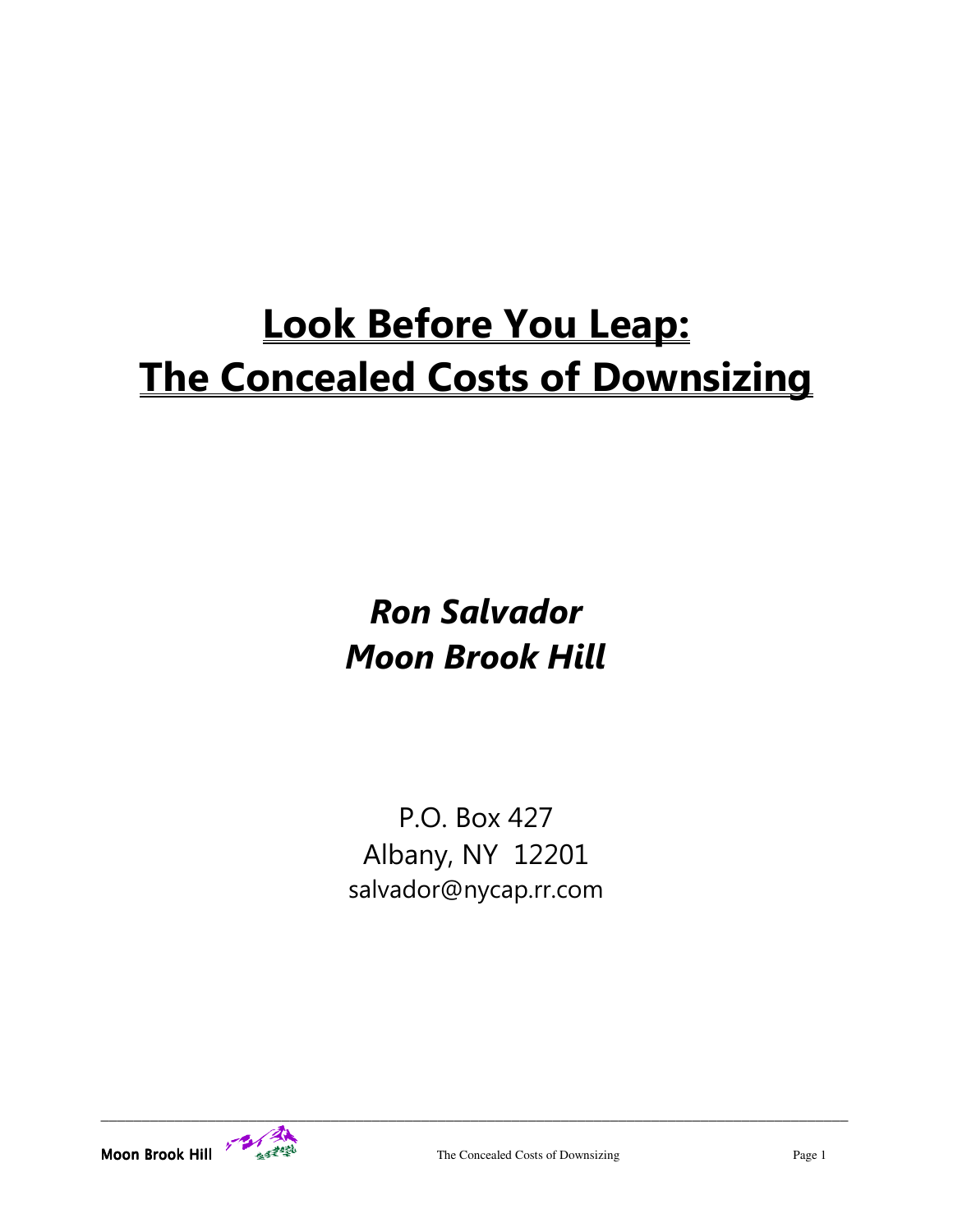### **Background**

All of us in IS are victims of paradigms. What are paradigms? Paradigms are patterns or models of behavior. They are rules and regulations. They set how to solve a problem with the rules, and filter incoming experience - while trying to ignore the rest of unfamiliar input.

This is called the *Paradigm Effect*. For example, in one of my post-graduate classes we enacted a playing card flip exercise. Using video technology, we were able to flip cards at 1/30 of a second. At this speed, we could recognize six out of eight cards; but we failed to recognize two cards. We eventually slowed the card flip speed to about 1/8 of a second. At that point, we realized why we could not recognize the two cards - they were in a wrong color suit. The eight of hearts was black and the six of spades was red. Our minds had grown so accustomed to associating a color with a particular card suit. This was but one example of how all of us are unconsciously accustomed to patterns of behavior.

There is one particular pattern of behavior of which people in IS should be aware. That behavior, specifically, is the propensity to search for a technological solution to productivity problems, rather than concentrating on business solutions.

I am not suggesting that we quit trying new ideas and technologies. On the contrary, I advocate change. As Charles Kettering has articulated, "The world hates change, yet it is the only thing that has brought progress." Change is *necessitated* for a business entity's survival.

It is where your energies are being channeled searching for productivity gains that I would like you to reconsider.

Historically, IS professionals have looked to newer technologies to facilitate our productivity gains. But this habit of relying on technical advances needs to change, as necessitated for a business organization's survival. As imparted by Robert H. Deming, from Harvard's Graduate School of Business, in his doctoral dissertation investigating American businesses,

 "One great weakness of business in general, is to look to the past, since it has been successful, as providing the answer for the future. Guidelines based on history may be useful to top management as check points, but when they start to become absolute and binding, they endanger adequate longrange planning."

Plainly, change is necessary if an organization is to survive into the next century. For the past 20 years, technology has enhanced the capabilities of countless organizations. However, the 'capability curve' has flattened. There is an over-reliance on technology to accomplish the IS department's goals. As articulated by the computer scientist Cherian Thackenkary,

"What is overlooked in these analyses is the fact that the United States has invested more heavily in information technology equipment in the last decade than perhaps any other industrialized country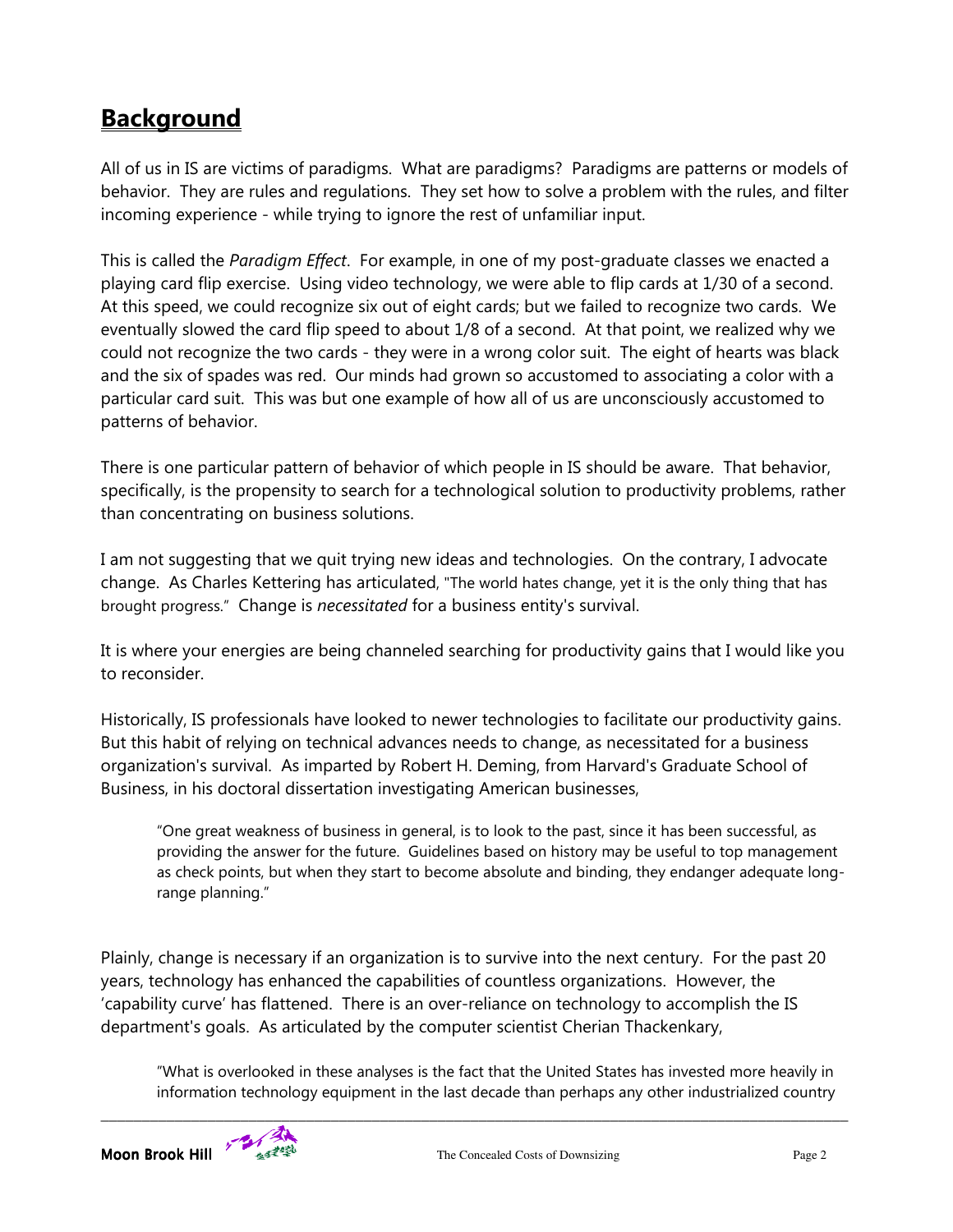in the world. Yet, we cannot overlook the fact that a trillion dollars worth of IT investment in just the last decade has failed to produce any great impact on the rate of growth in our productivity."

Emotions can run high at the mention of this productivity paradox. Stating that computers have not delivered their long-promised productivity payback sends shock waves through high-tech North America. And with good reason! Such a statement challenges the heart of the supposed miracles of information technology.

The critics will say that it is a measurement problem. Surely, technology has great value - value that has escaped economic measurement systems. Fix the metrics, and the productivity paradox will vanish.

The National Academy of Sciences recently published a volume titled *Information Technology and the Service Society: A Twenty-First Century Lever*. In its simplest form, the paradox went like this: America's vast service sector - industries such as banks, airlines, telecommunications, and retail that collectively own about 85% of the nation's installed base of information technology - was stuck in a quagmire of disappointing productivity growth. In the 1980's this segment of the economy spent \$860 billion on hardware alone. At the same time however, service sector productivity failed to respond, continuing to increase at an anemic 0.7% average annual rate. The widely presumed benefits of the information age are starting to ring hollow.

We've talked about productivity, but what about profitability? Paul Strassman, the former Chief Information Officer at Xerox, published an article in Computerworld last February 19, 1996. In this article, Mr. Strassman charted the financial results and operating statistics from 500 U.S., European, and Canadian firms. He concluded that '...computer expenditures and corporate profits show no correlation whatsoever, and it is unlikely that any such relationship can ever be demonstrated.'

As the Nobel Laureate economist Robert Solow has expressed: "We see computers everywhere except in the productivity statistics."

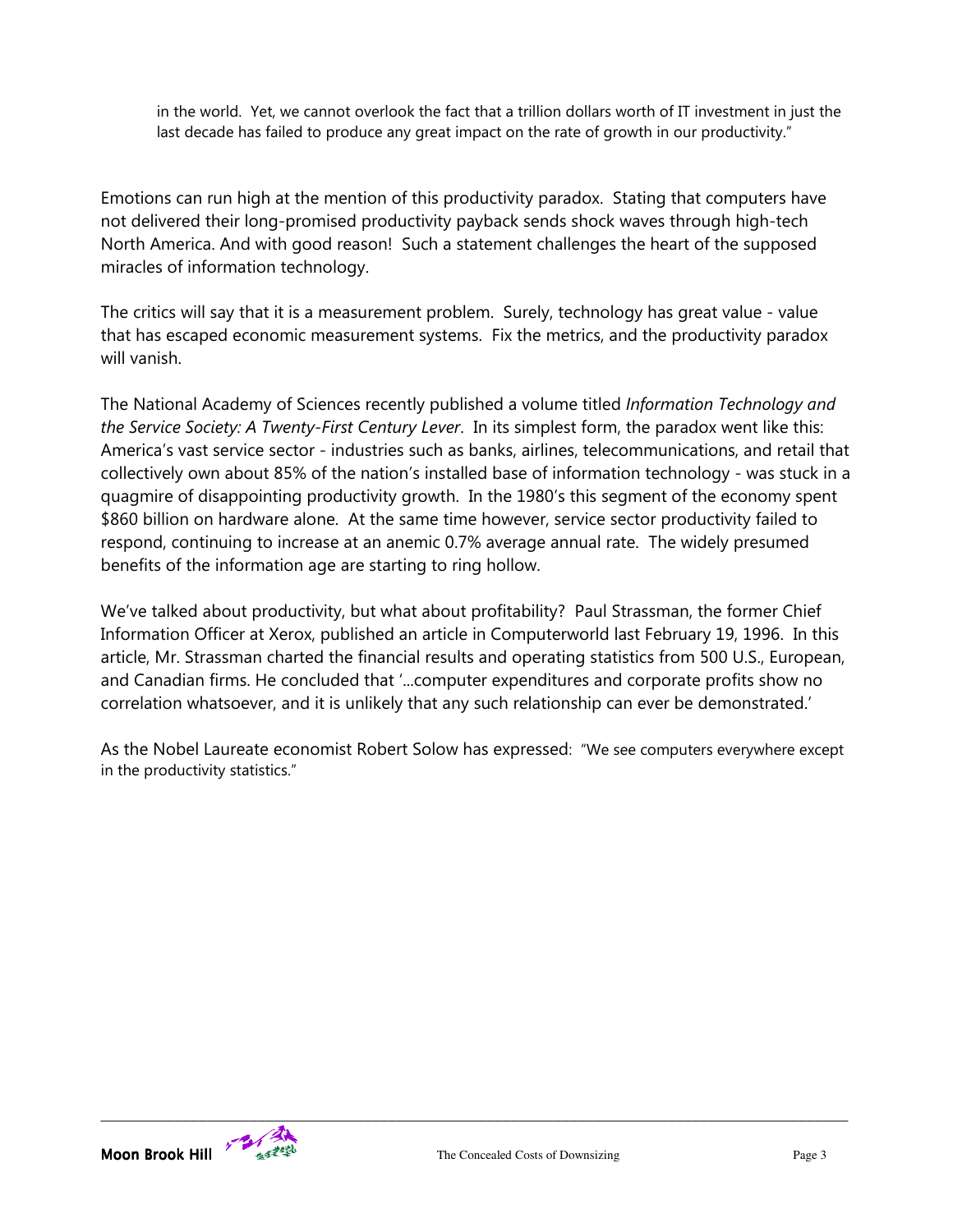## **The In Thing: Downsizing**

With few exceptions, mainframe sites are either considering, or are in the midst of, downsizing from their mainframes. It is rare nowadays to find a reference to mainframes in the press that does not state that they are obsolete, expensive, and doomed to extinction in the near future. Because of this negative notion, there is much talk about downsizing from mainframes to smaller systems.

We are bombarded with questions such as: When is your site transitioning to open systems? What front-end to Sybase did you choose? When are you getting rid of your mainframe and save some money? Proponents of downsizing rarely cite *financial* justification for the argument of downsizing; it is *assumed* that mainframes are more expensive.

It is incorrect to *assume* that the current state of client/server is ready for large-scale production and mission-critical systems. Bad habits can be carried over to newer technologies. Faulty systems can be developed in any language. Scientists have not developed a programming language so good that people can't use it to write bad programs. No design methodology currently exists that is so good that a bad coder cannot totally destroy the integrity of the final product. 'Open Systems' is an oxymoron; UNIX, for example, comes in an agitating variety of flavors. And your users will not become better users merely by being arrayed with new technologies --- there are strong inward expectations from the user community. Have you noticed that your users' needs are always beyond what you and your systems can deliver?

Undoubtedly, there is a strong increase in the number of new applications being developed in client/server technologies. There are many situations when an IS department might develop a new application on a client/server platform.

In a 1993 survey conducted by the big-six accounting firm *Deloitte & Touche* and published in *Computerworld*, a poll of more than 400 CIOs showed that 27% of their applications were on a client/server platform, up from 5% in 1992. And, a 1994 survey conducted by the same firm on the same CIOs indicated that 43% of their applications were on a client/server platform, up significantly from 27% in 1993. The survey did not take into account the size of these applications --- but just the number of applications.

This survey, though, also showed a distressing conclusion. The 1993 average IS budget only rose by 0.04%. However, companies making use of client/server technologies in 1993 saw jumps of 9%. And in 1994, companies with more than 25% of applications on client/server saw jumps of 16%. What this means, according to the person who headed the study, is that "....client/server is not cheaper. When you are making a commitment to client/server, you are making a dollar commitment."

This was no surprise to many people. For example, Rose Taylor, the general manager of planning and architecture at *Chevron*, said that "Many outside consultants and companies are selling client/server as the latest and greatest thing to solve all your problems." Charles Popper, the CIO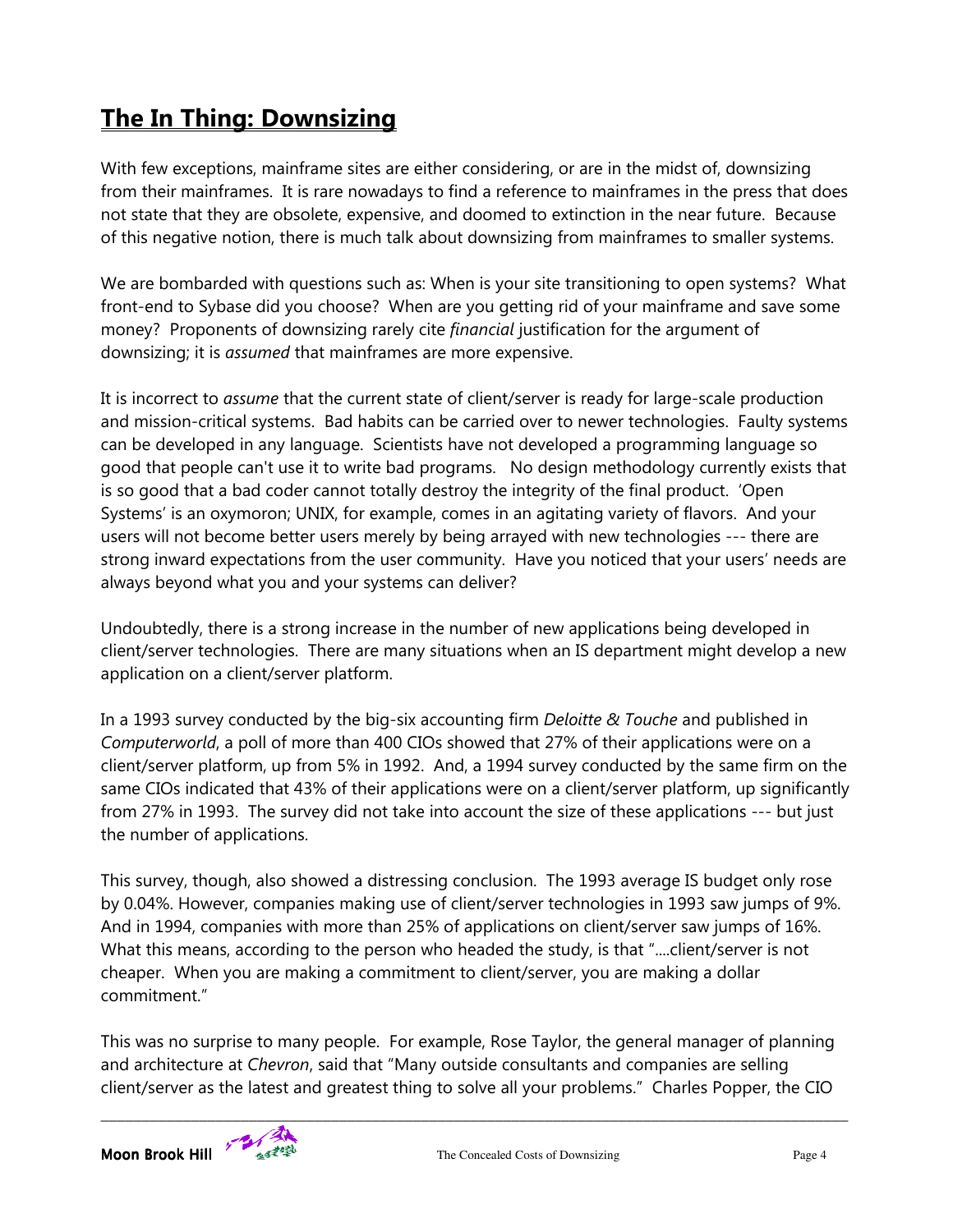for *Merck & Co*., indicated that "...the dissatisfaction we've seen relates to the cost of client/server." Steve Pliskin, a principal at *Deloitte & Touche*, articulated that "They [the industry] sold an awful lot of technology before its time."

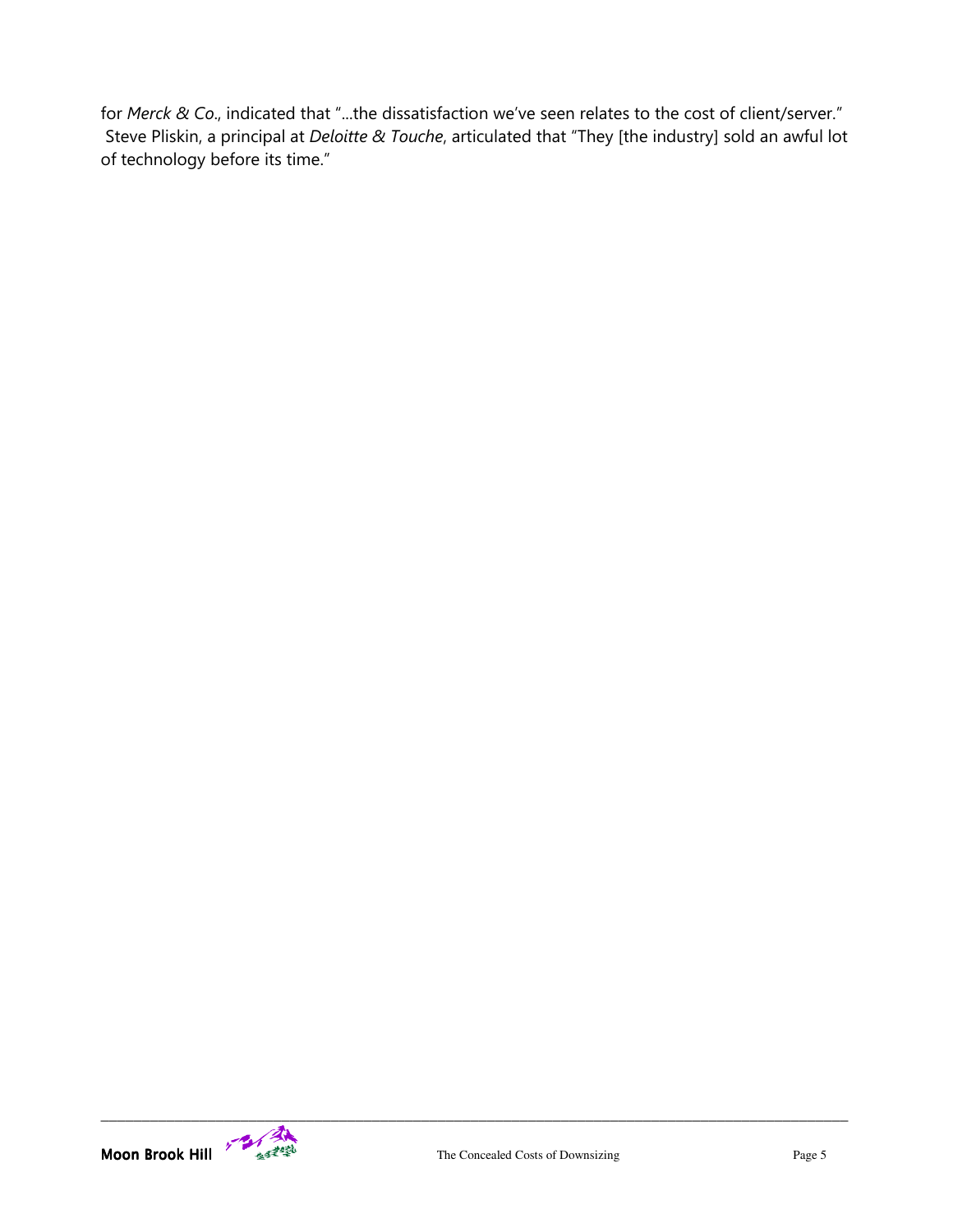## **The True Cost of Mainframes**

The numbers in this section are mostly based on the technical paper 'The Dinosaur Myth' published in the IBM DB2 Users Journal. There is no need to regurgitate the numbers in the 'Dinosaur Myth' paper here. I strongly recommend that you read the paper, and even distribute it to your peers. However, I have summarized most areas of note. This paper was first published in the computing journal Xephon and re-published in the IBM DB2 Users Journal.

#### **MIPS**

A large mainframe, with hardware and software, can cost between £10 to £20 million pounds. The most expensive IBM-compatible Pentium-based PC can be purchased for less than £10000 pounds. It would be naive to say that PCs are 1000 or 2000 times more productive than mainframes. What is needed is a more common yardstick of computer effectiveness by which systems of all sizes can be compared.

Processing speed, or the rate at which a computer can process instructions, is one possible measure. Dividing the cost of the computer by its MIPS rating would seem a convenient measure of effectiveness. A large mainframe running at 220 MIPS costing £8 million pounds will have a cost-per-MIPS of £36,000. A PC on the other hand, might have a cost-per-MIPS rating of £100. Clearly, in this measure the mainframe would have a disadvantage.

However, MIPS for years has stood for Meaningless Indicator of Processing Speed in our computing industry. Computers of different designs do not have the same criteria regarding which instructions should be counted in calculating MIPS ratings. And some designs have rich instruction sets, whereas RISC-based processors have a small set of simple instructions. MIPS is not a sensible measure of processing speed, even when comparing systems of similar design.

#### **Data Handling**

For most organizations, the work is data-intensive rather than processor-intensive, where relatively simple operations are applied to very large amounts of data. The calculations for producing an invoice or airline seat reservation are trivial, but a lot of data has to be retrieved, updated, and stored. Mainframes are specifically designed for data-intensive work, with very sophisticated datahandling routines - nowadays performed by multiple dedicated processors in the central processing box and the peripheral devices attached to it.

In practice, most mainframe shops are data rich, and MIPS poor --- that is, they control very large amounts of data with a relatively modest amount of processing power. In a survey by IBM of 807 installations, it was found that the mainframe typically had 3 gigabytes of data per MIPS, UNIX minis a fifth of a gigabyte, and a tenth of a gigabyte for PCs.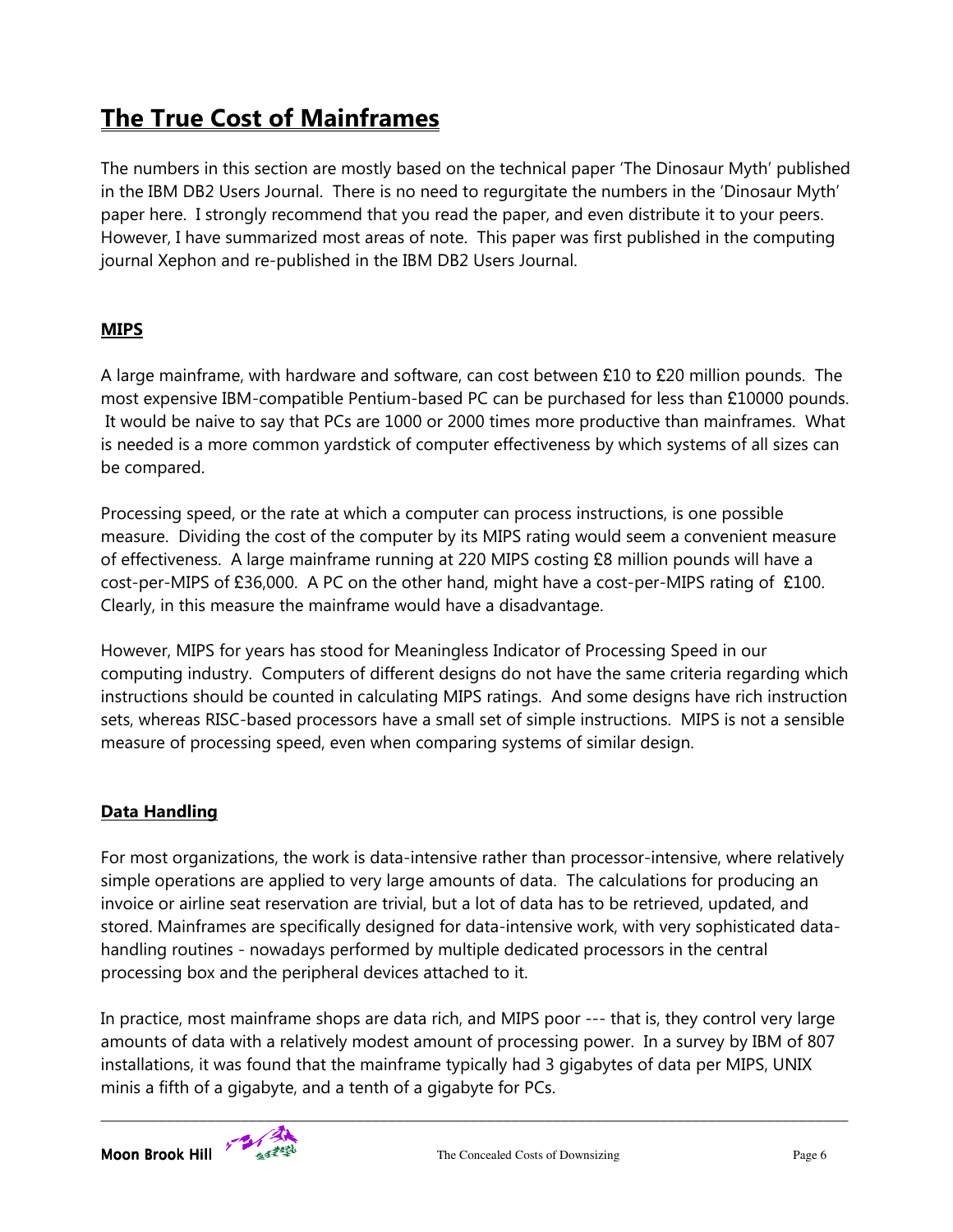It is easy to make a case that the amount of data managed by the computer is of greater practical significance than speed at which the computer can perform a million additions or subtractions. Most organizations have massive files that need to be accessible. And by that measure, mainframes have as clear an advantage over minicomputers as minicomputers ostensibly have over mainframes in terms of MIPS.

#### **User Effectiveness**

Data handling speed is not an entirely satisfactory measure of a computer's effectiveness for an organization. What really matters is the number of users, performing whatever functions are necessary to the organization, that a computer can support with a reasonable level of service. If this criterion is accepted, then the key measure of a computer's effectiveness is the total cost per user over a reasonable span of time - say, five years.

The costs of computing can be divided into three categories:

- hardware, including printers, operating software, terminals. This has to include the cost of maintaining hardware over that period.
- applications software, including off-the-shelf packages and customized programs to allow the computer to do useful work.
- personnel costs associated with operating the hardware and software. This includes time wasted waiting for the computer system.

In the hardware category, we will look at numbers comparing an IBM ES/9021 and IBM ES/9021- 520 (equivalent of an IBM 3090-600J) versus an HP 8XXS, running UNIX, capable of supporting 200 users. Here are the calculations for the basic hardware, software, and maintenance costs over five years for these two systems. These numbers exclude finance charges and inflation. The estimate for per user cost:

IBM - £1545 to £2236; HP - £1680 to £2240

These are based on a workload of commercial applications and office systems, and assume that 60% of users are active at any time, and that each active user interacts with the computer every 45 seconds.

These figures make no allowance for batch processing. Most sites use the overnight shift to reorganize files to improve on-line performance during the day. Mainframes are the undisputed masters of batch processing, while on-line networks are only active during office hours. However, due to the difficulties in quantifying batch processing in terms of effectiveness, it was decided to leave out the benefits of batch processing altogether. Besides, the concept of 'batch' is foreign to most client/server platforms.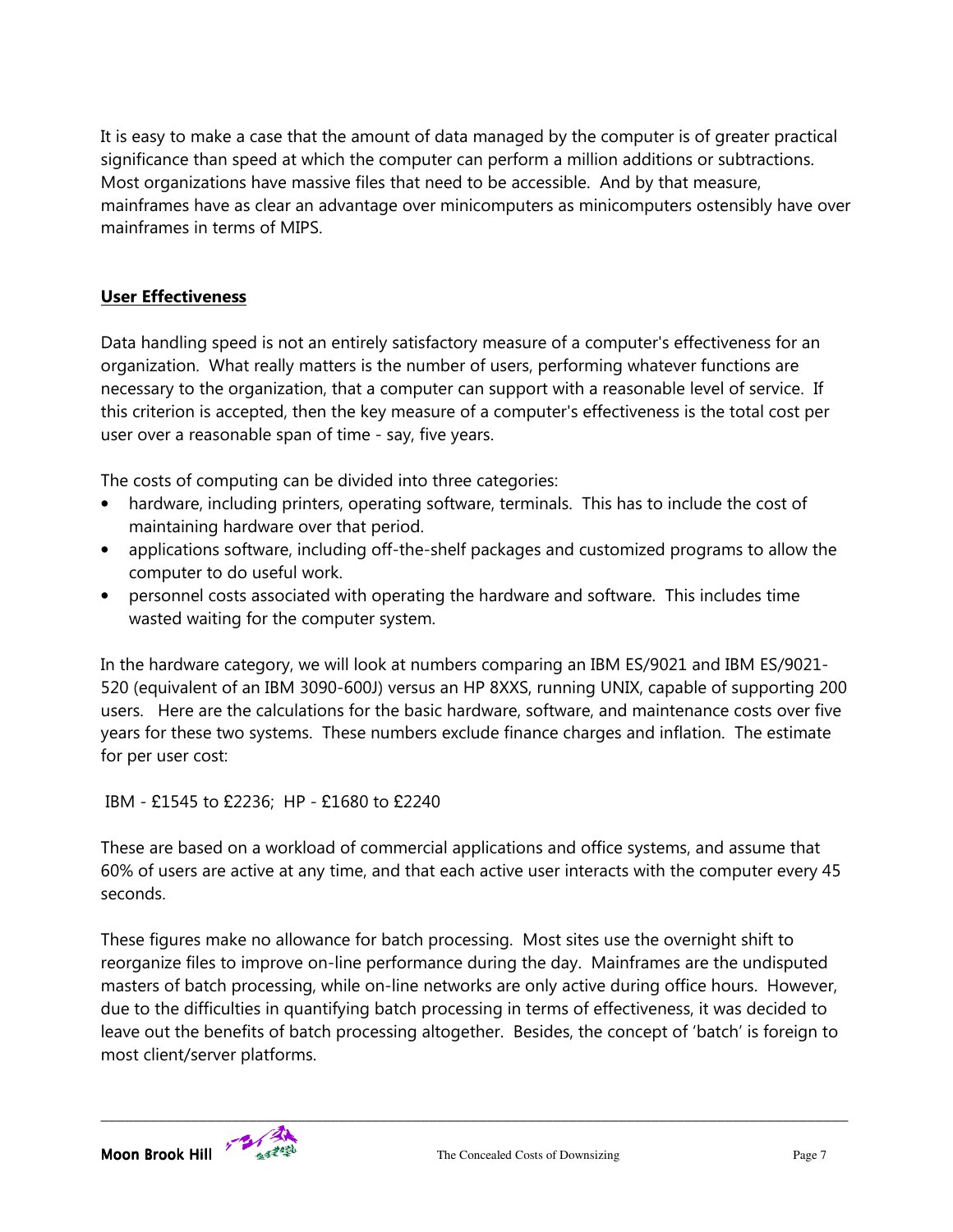#### **Applications Software**

For the IBM mainframe, the study used a ratio of one programmer for every ninety users. For an installation of 6690 users, that equates to a 75-member development staff, which at £25,000 a year, works out to £280 per user, or £1440 over five years.

The study concluded that it was likely that the cost for downsized platforms using packaged software would be less --- say £200 per year, or £1000 over a five-year period. Many packages are available for the mainframe also, but most large organizations, particularly those that use computers to gain a competitive advantage, regularly pay a premium for tailored software. The Japanese, in particular, are very averse to off-the-shelf software; and clearly, they have not suffered competitively as a consequence.

So in terms of application software, downsized platforms have an advantage over mainframes. However, the study based its numbers on the HP specifications that called for a user response time of 2-4 seconds, which is a common criterion for downsized platforms. Mainframes, on the other hand, are generally configured for sub-second response times. It was estimated that downsized configurations capable of supporting 50-60 users would cost at least £2500 more per user over a five-year period. Today, even the largest client/server platform cannot support 200 concurrent online users with sub-second response time. IBM's marketing literature for client/server platforms classifies configurations supporting more than 25 users as 'large systems.' An under-figured system, although cheaper, will carry a cost penalty.

#### **Personnel**

Let's look at personnel costs. All computers require some human supervision, except Commander Data of the starship Enterprise. The costs of running mainframes are very visible; operators and systems programmers who do nothing but administer the mainframe. Current mainframe configurations require one technician for every two mainframe MIPS, which, at an average employment cost of £30,000, suggests a total of £1.875 million in salaries for a 125-MIPS IBM mainframe to support  $6690$  users. That would amount to £1401 per user over a five-year period.

For downsized platforms, fewer technical staff are required because these systems do not normally operate 24 hours a day, like mainframes are expected to do. The study estimated a cost for operators of £75 per user per year, or £375 for a five-year period. However, it is estimated that one full-time specialist is required to support every 80 users in a typical client/server environment. If the specialist costs £24,000 a year to employ, this computes to a five-year cost of £1500 per user. The total cost for a downsized platform, is £1875 for the 5-year period.

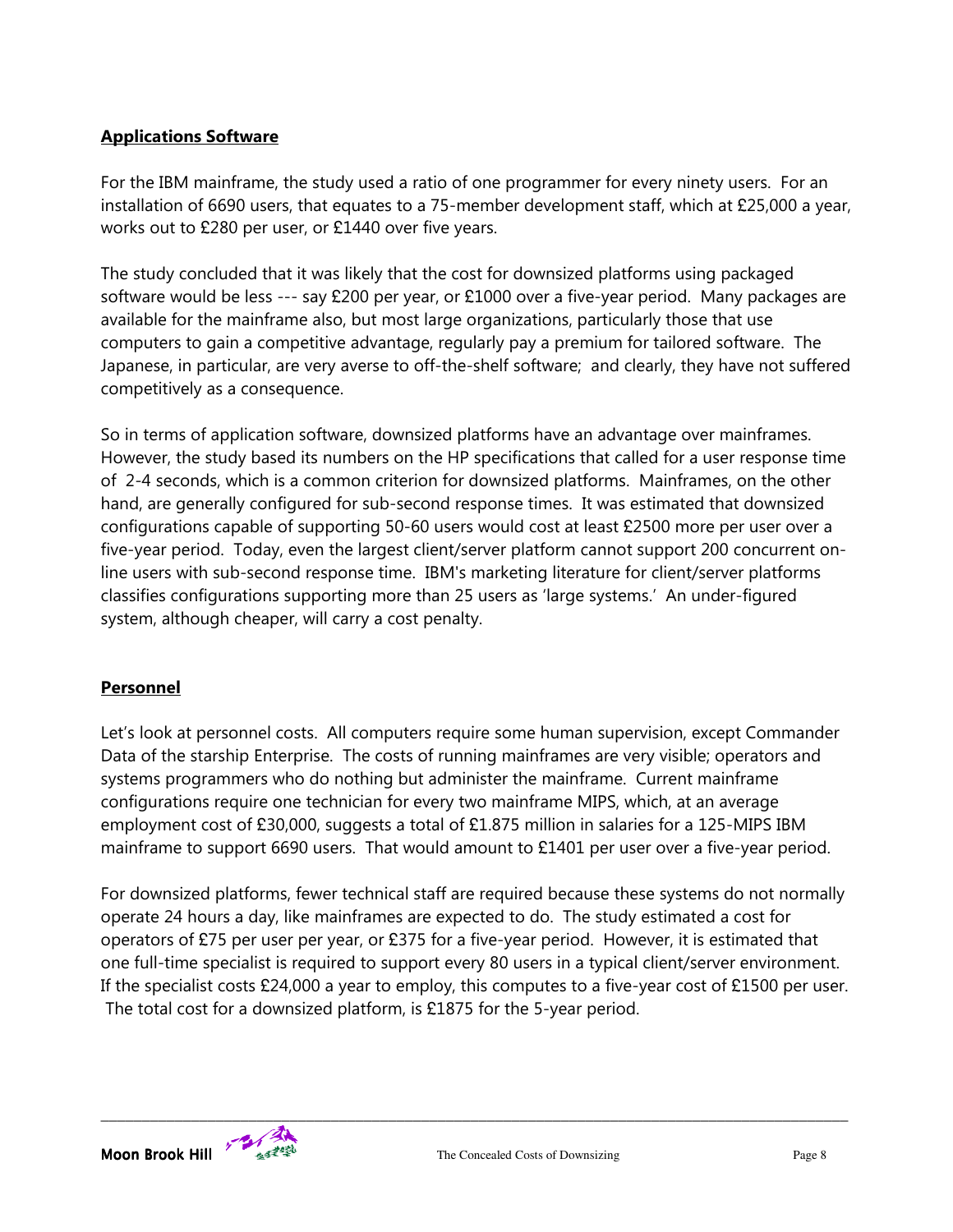For PC LANs, the numbers are even worse. It is estimated that the average PC user spends two hours a week, or 25 minutes a day, either tending to the system or waiting for a response from it*. KPMG Peat Marwick* estimated a cost for PC support as £6212 per user for each year for support.

Do you really know the cost of PC support? A survey published in *PC Magazine* compared the actual component costs of PCs with the costs perceived by their users. The results are as follows:

|                     | <b>Perceived %</b> | <b>Actual %</b> |
|---------------------|--------------------|-----------------|
| <b>Hardware</b>     | 60                 | 20              |
| <b>Software</b>     | 20                 | 10              |
| <b>Supplies</b>     |                    |                 |
| <b>Maintenance</b>  |                    |                 |
| <b>Outside Help</b> |                    | 15              |
| <b>Support</b>      |                    | 45              |

In other words, outside help and internal support cost sixteen times *more* than the users suspect, relative to the hardware and software.

White-collar productivity in the United States, which has the world's highest per capita penetration of PCs, increased by just 0.2% in the last decade. Japan, which has the lowest penetration of PCs of any developed country, recorded a far higher productivity growth.

A study published in *Information Week* found:

"...[there is] a negative relationship between the proportion of users who have PCs and IS effectiveness. Highly effective IS organizations have fewer PCs per worker than ineffective ones."

#### **Dinosaur Study Totals**

In addition to what I have summarized above, the 'Dinosaur' paper presented a variety of cost factors. The final totals are indicated in the table below:

|                          | <b>Cost Range</b> |  |  |
|--------------------------|-------------------|--|--|
| <b>IBM Mainframes</b>    | £5285 to £5973    |  |  |
| <b>Proprietary Minis</b> | £7306 to £7786    |  |  |
| <b>UNIX Minis</b>        | £7180 to £7740    |  |  |
| <b>PCs on LANs</b>       | £9400 to £15,500  |  |  |

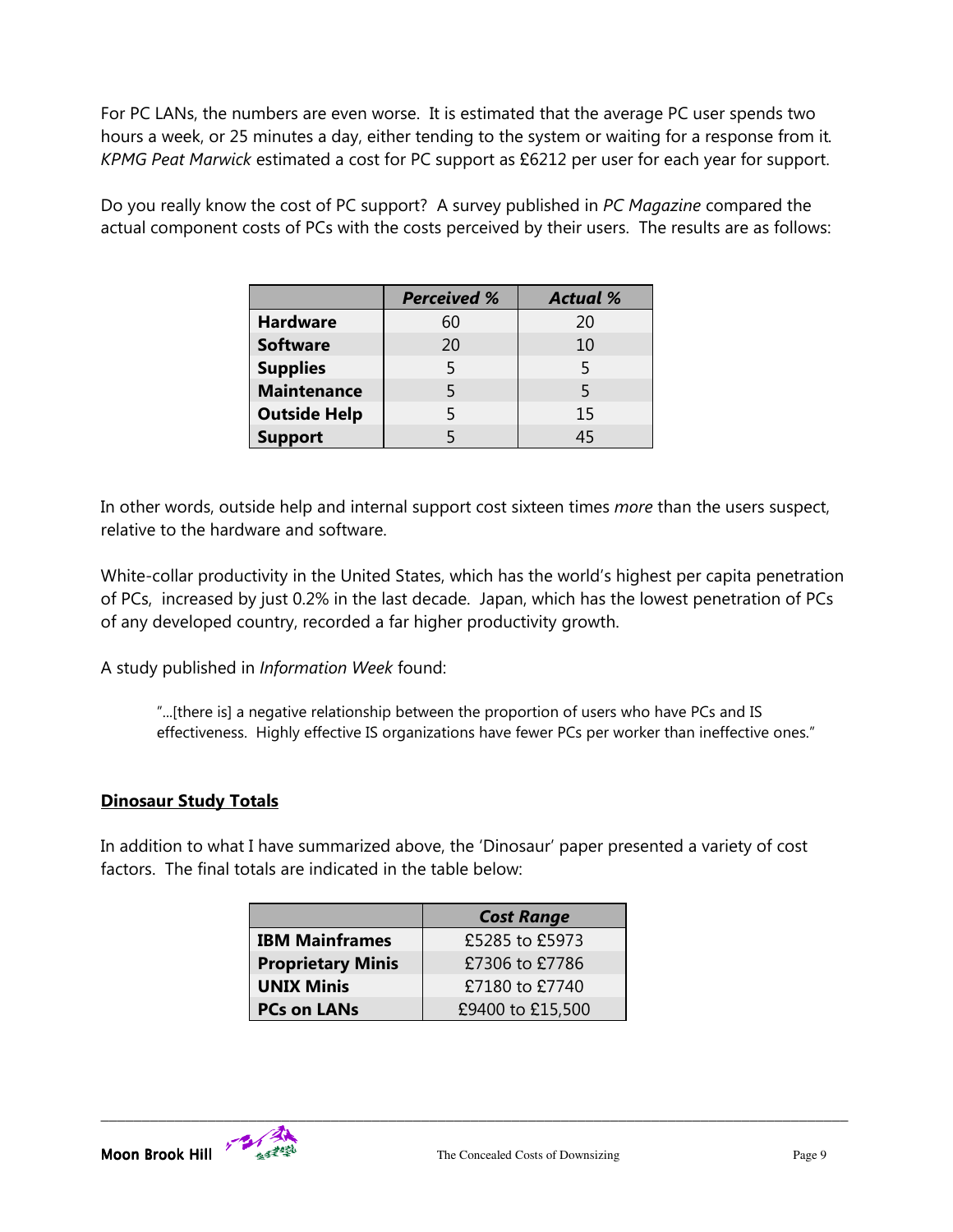As you can see, the final numbers are even more skewed towards giving mainframes the advantage over downsized platforms.

In a separate study, published in the *IBEX Bulletin*, MIS managers were canvassed for the total cost and number of users for the different types of systems they use. This study came up with the following numbers:

| Type                     | Cost   |
|--------------------------|--------|
| AS/400                   | \$6795 |
| <b>Proprietary Minis</b> | \$6667 |
| <b>UNIX Minis</b>        | \$5000 |
| <b>Mainframes</b>        | \$4800 |
| <b>PC LANS</b>           | \$3571 |

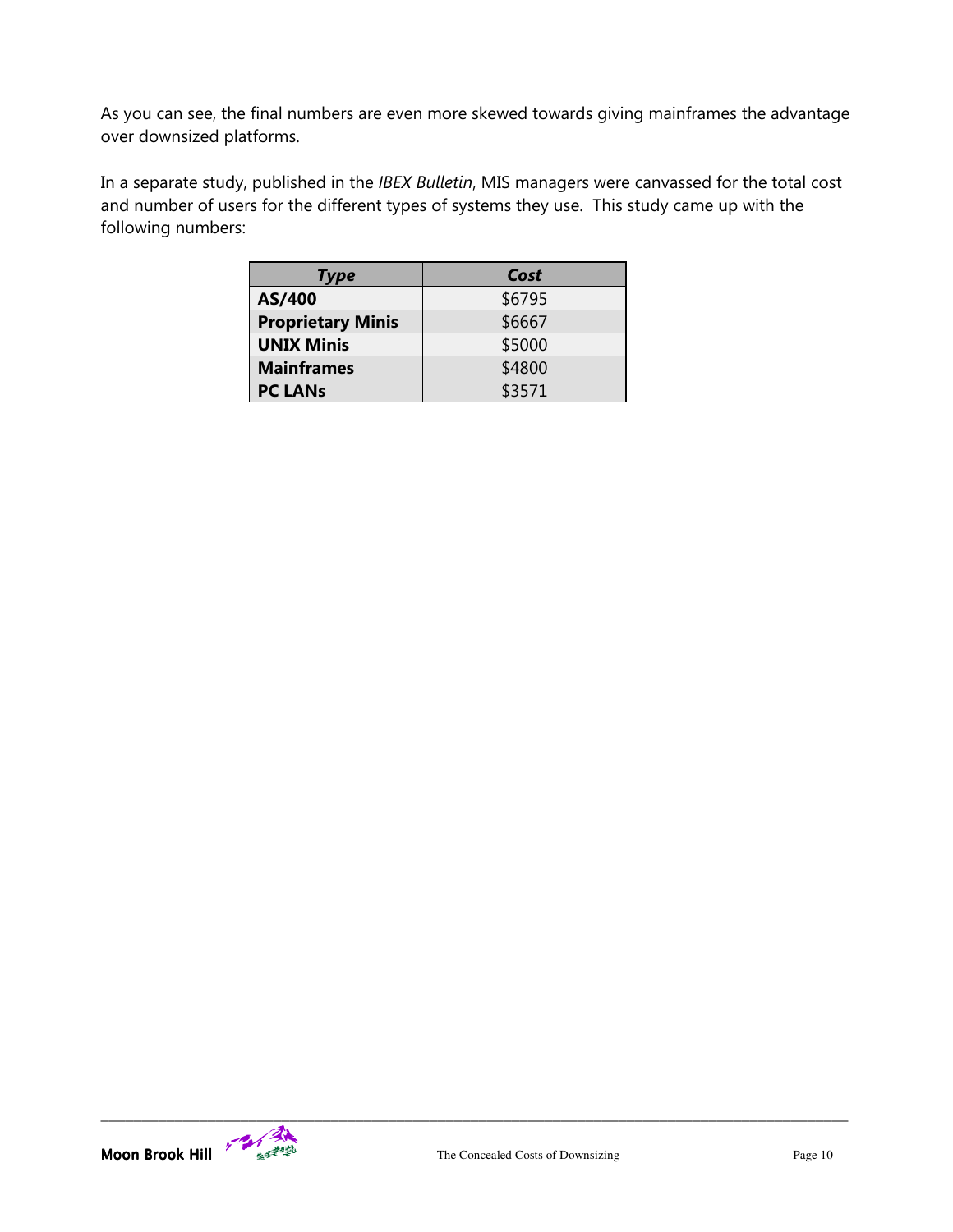## **The Hidden Costs of Downsizing**

Here are additional concerns of downsizing.

#### **Data Integrity**

Mainframes have a very high level of data integrity. When a mainframe database crashes, data is restored to pre-abend state. Over 95% of mainframe crashes result in no significant data loss. Contrast this with the typical minicomputer or PC environment, where it's often left to the user to back-up before going home.

#### **Decentralization**

Can your organization live with decentralized control? Downsizing is typically accompanied by decentralizing of data. With the mainframe, there is no question about who is responsible for systems administration, data security, backup, recovery, and other data center functions. But client/server environments often have no central point of control. Client/server involves a whole new world of maintenance. Even simple tasks such as software upgrades can become nightmares without sufficient support.

#### **Partitioning**

With the mainframe, applications are always placed on the server. But with client/server technologies, knowing how to partition application logic among client and server nodes can be very confusing. Typically, database-intensive logic is placed on the server, while activities requiring user interaction, such as queries and report writing, are on the client. Once your partitioning is coded in this fashion, it can be very difficult to change short of a complete application rewrite.

Client/server is saddled with the mainframe. Why? The principal problem is distributed database software. It has evolved too slowly during the past decade. Distributed backup, security, and systems management compound the problem. Like it or not, corporate-wide data will remain centralized for the rest of the decade.

#### **Staff Morale**

Little consideration is generally given to the IS professional's emotional well-being, as staff can undergo trauma while transitioning to new platforms. With mainframes, you might tweak your database to suit certain situations. But that is nothing compared to the range of things you can do in the UNIX world. Every company knows the expense and frustration of hiring a competent UNIX administrator. You need someone both technically competent and able to work with little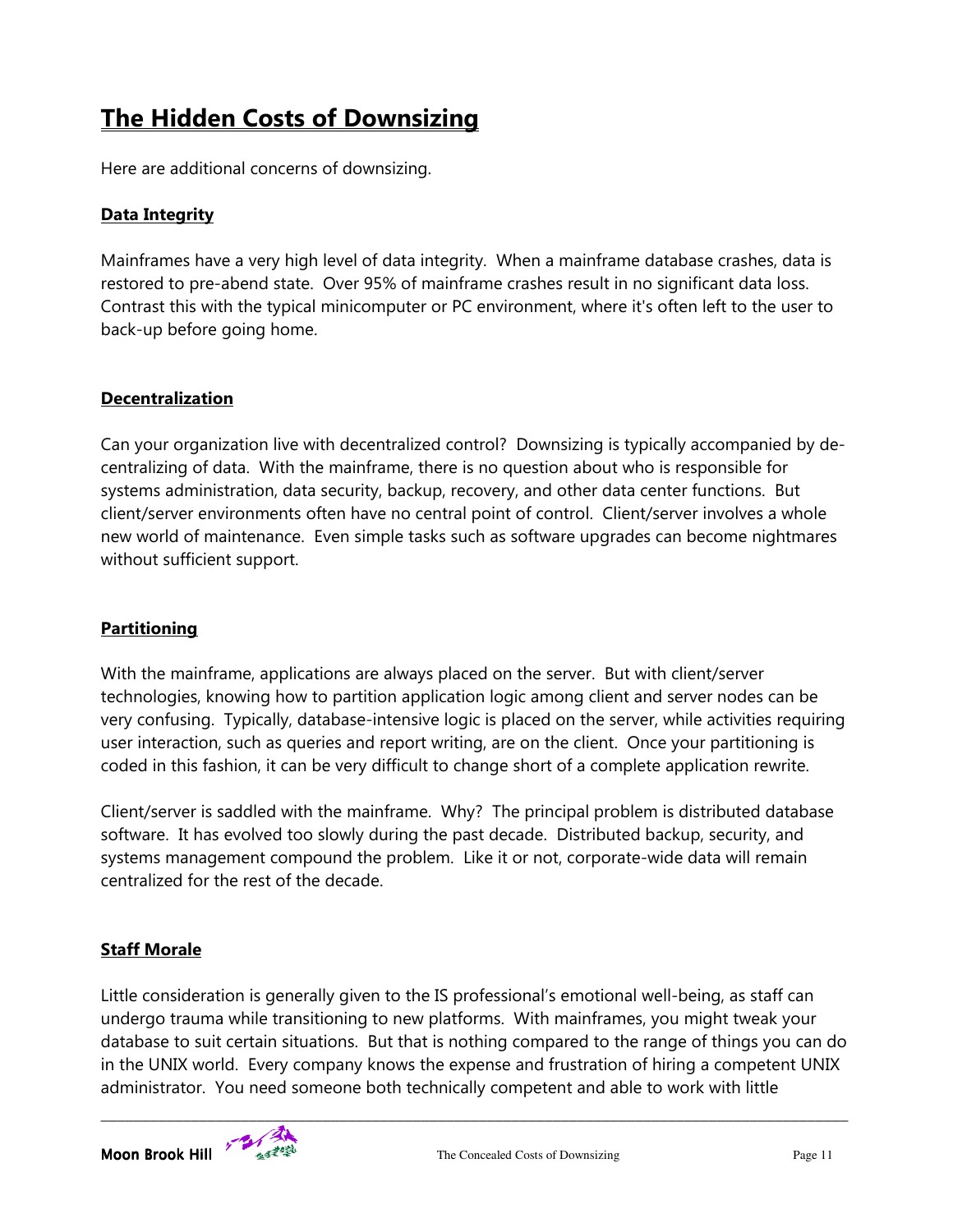supervision, two fairly difficult traits to assess in the fresh-from-college applicants who are the only ones likely to be interested in what you're willing to pay. Those field-proven UNIX administrators seem to have lucrative consulting careers and are able to name their price. Will management be patient during the learning process? Will there be any mentors?

The new software technologies are utterly different. For instance, in procedural languages you break down work-flow and code it. With the newer object-oriented languages, you break down events and assign attributes to objects without really considering work-flow. To take a programmer from the mainframe world and into the client/server world, takes a certain amount of training, mentoring, and experience to pull off the transition. Of course, if you have solid skills, the transition should not be that difficult. But when you take that step into a new environment, you go back to the starting point. You have to understand that you will be frustrated for a while and just accept it.

#### **New Skills and Training**

It is generally easy to re-train people who show that they really want to do it, but what about the others? Do you force-fit them into a new role? For many, it is either a matter of learning new client/server skills, or finding an employer who appreciates the old skills. PowerBuilder contrives an image that developing systems is just a matter of drawing screens and creating icons. Uh-uh - you still have to consider user feedback, the initial needs of a GUI style-guide, understanding objectoriented concepts such as classification and inheritance, and learning C.

Transition costs training. Here are some numbers published by *Forrester Research, Inc*., a Cambridge, Massachusetts consultancy. These costs include training and lost productivity:

- cost to train a central IS person to learn a new infrastructure: \$35,000 to \$50,000
- cost to train a developer to work on new platforms: \$25,000 \$40,000
- weeks of class time for each central IS person: 10
- weeks of class time for each developer: 5
- months of reduced productivity for each central IS person: 4+
- months of reduced productivity for each developer: 2

*Bookman Consulting*, the software developer that supplies most of the industry's technical exams, published some interesting numbers in the February 20, 1995 issue of *Computerworld*. They indicated that the CICS exam still outsells the PowerBuilder and Visual Basic tests combined. Overall, the CICS exam only ranks as the third-most requested exam; COBOL still ranks as number one by far. Additionally, the DB2 test is requested 50% more times than the Oracle exam; and the Oracle exam, in turn, is requested 2 1/2 times more than the Sybase test.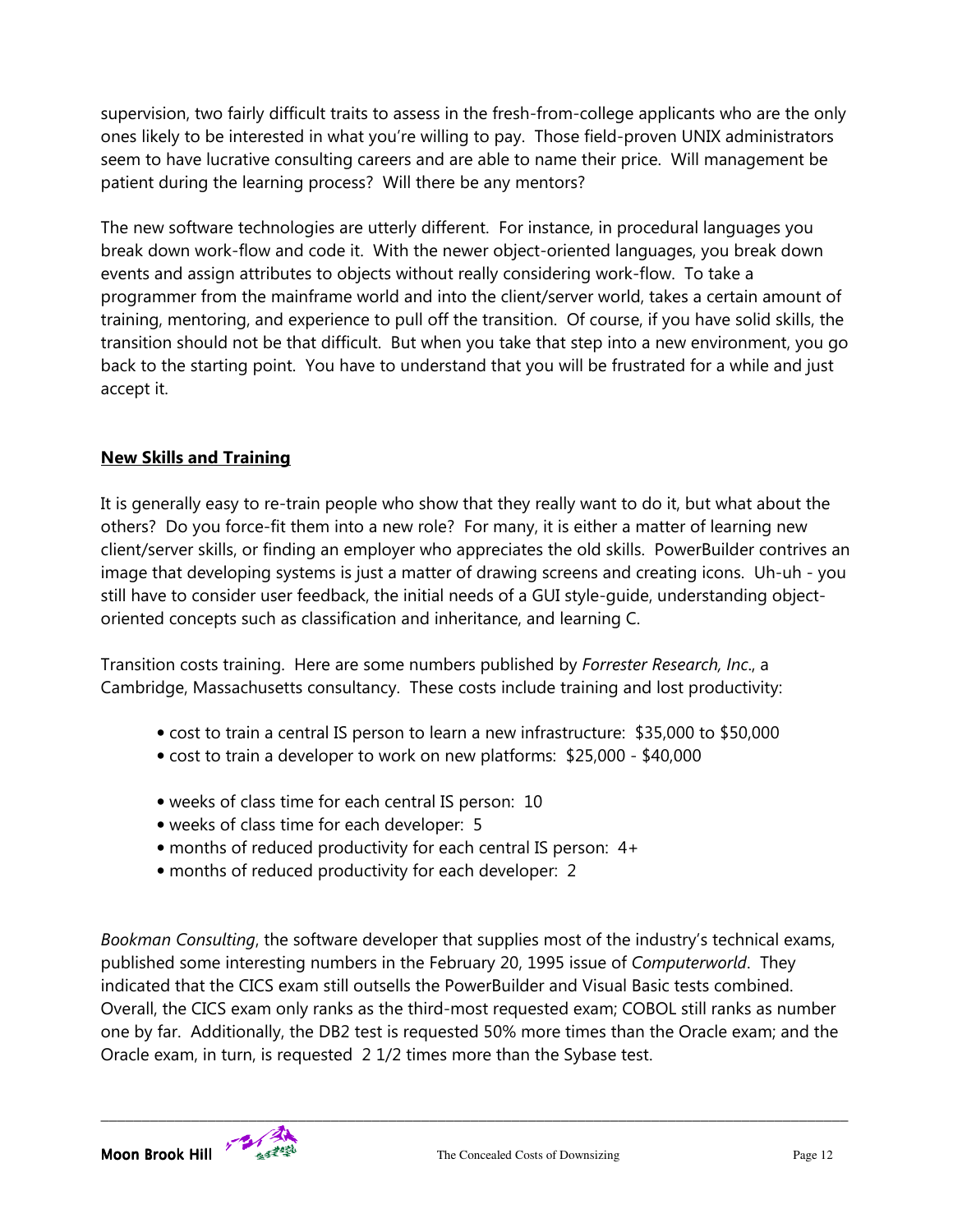#### **And Wait! There are many other items to consider.**

The Orange County Appraiser's Office, in Orlando, Florida, came up with a list of essential questions after conducting a two-year downsizing effort. These are some of the essential questions they considered:

- Money What can be spent for hardware, software, and project costs? What is the anticipated return of investment, and over what time period?
- File Sizes What is the size of the current databases? Will it shrink during migration?
- Databases What impact will your prior database have on your new selection?
- Batch What are the batch processing time windows? Will the completely migrated system fit into these windows?
- OLTP Do on-line transaction rates meet minimum standard of performance for screen transactions, such as a half to full second response time?
- Printing Can mainframe benchmarks be met or exceeded?
- Maintenance Will costs drop from the associated mainframe platform, and by how many percent? Aim for a minimum decline of 30% as a first-year target.
- Network Can the network handle both the downsized and legacy systems as well?
- Hardware Can workstations be upgraded to the optimal 486s with eight meg of Ram? PC upgrades are perhaps not an issue to private companies, but for state governments with ever-shrinking budgets, this is a definite issue.

The County of San Diego, with an IBM 3090-600J and a 1,400-node telecommunications network, is pondering its future in client/server. They would add these questions to the Orange County Appraiser's list:

- How do we manage the change from enterprise-wide legacy systems to distributed client/server applications?
- What is the real cost of moving to client/server?
- How much of your current software logic can be successfully converted?
- Can your existing staff make the shift? Will you lose your top performers?
- Which UNIX system should you invest in? Should you move to Windows NT? What is the sacrifice of selecting one over the other?
- What controls can you establish for your firm's protection?
- How do you ensure proper disaster recovery?
- Who chooses which client/server products to buy? The IS staff, the user, or a combination?
- How is IS going to maintain the technical knowledge of all the various product combinations possible under client/server?

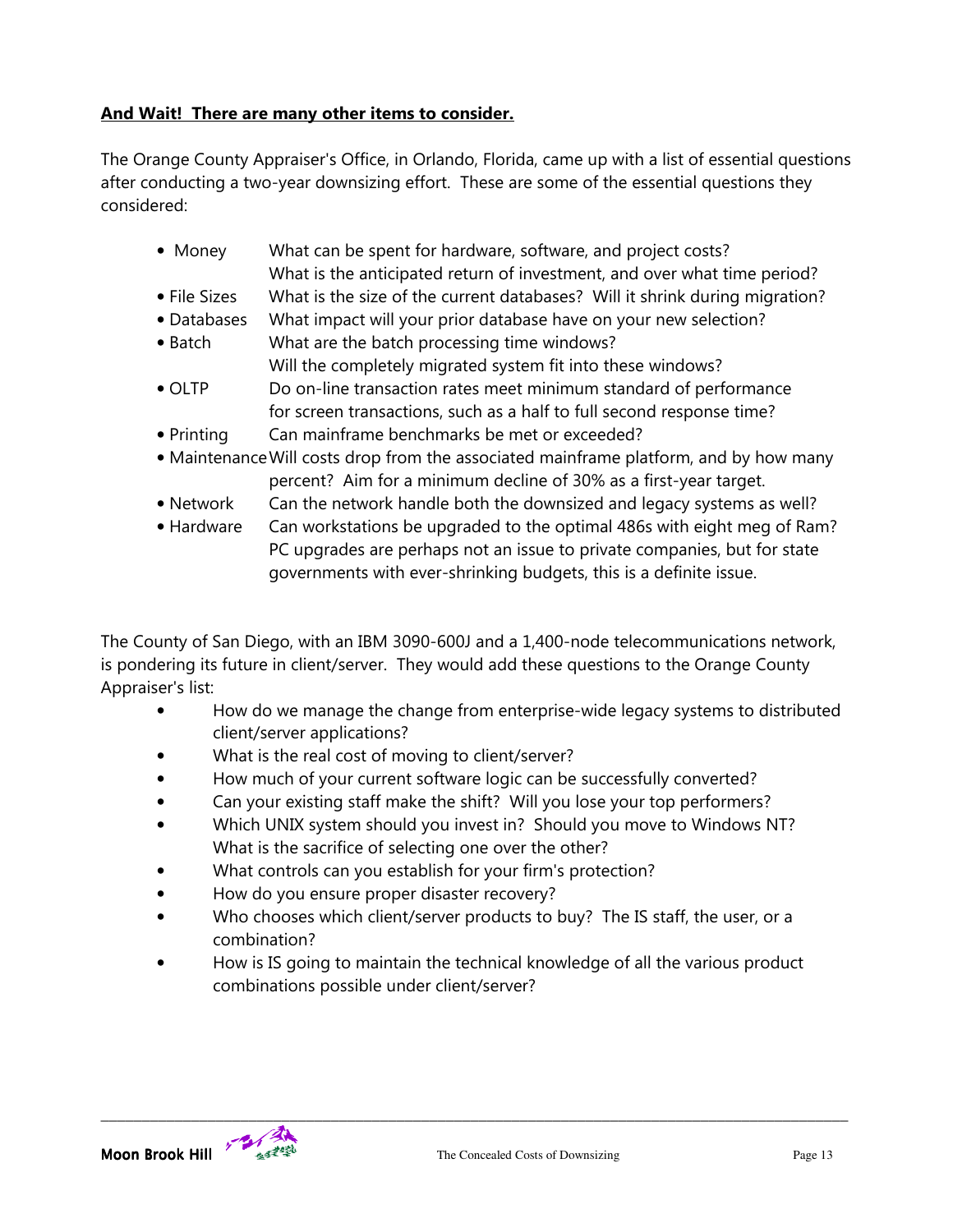## **But Where Do We Go?**

Rather than moving systems from the mainframe to a downsized platform, the IS department will commit to uncovering *other* ways by which to leverage technology for competitive gain.

The mainframe is not dead - we've been shoveling dirt on it for the last ten years. This reminds me of the old predictions that programmers would be obsolete in the nineties. How many of us still spend most of our time either coding or creating specifications for code? Well, according to most predictions of the industry clairvoyants, we shouldn't even exist anymore!

In *Forum/204*, the newsletter for the International Model 204 Users Group, the *Mercer Management Consulting* study commissioned by *Praxis* indicated that:

- fully 70% see the mainframe playing a role for years to come.
- 22% stated that the mainframe will continue as the central host.
- 48% indicated that the mainframe will evolve into a central enterprise server.

The decline in departures from the mainframe is supported by other surveys. The following numbers are obtained from a survey done by the *International Data Corp*., who asked,

| response base: 8,000     | IS<br><b>Managers</b> |      | <b>LAN</b><br><b>Managers</b> |      |
|--------------------------|-----------------------|------|-------------------------------|------|
|                          | 1993                  | 1994 | 1993                          | 1994 |
| <b>Actively Pursuing</b> | 34%                   | 29%  | 53%                           | 47%  |
| Considering              | 6%                    | 6%   | 11%                           | 9%   |
| Not Pursuing             | 59%                   | 61%  | 35%                           | 43%  |
| Don't Know               | 1%                    | 4%   | 1%                            | 1%   |

#### **Is your site downsizing to client/server?**

The downsized client/server solution is not usually a cheaper alternative to mainframe-based systems. Nor is it a mandate that all computing centers migrate to this type of platform. It is not that simple for sites that have invested millions of dollars in mainframe systems to convert to another technology. It is incorrect to assume that the current state of client/server/open systems is ready for large-scale production and mission-critical systems.

\_\_\_\_\_\_\_\_\_\_\_\_\_\_\_\_\_\_\_\_\_\_\_\_\_\_\_\_\_\_\_\_\_\_\_\_\_\_\_\_\_\_\_\_\_\_\_\_\_\_\_\_\_\_\_\_\_\_\_\_\_\_\_\_\_\_\_\_\_\_\_\_\_\_\_\_\_\_\_\_\_\_\_\_\_\_\_\_\_\_\_

The *Computerworld* article 'Client/Server Pandemonium', published November 14, 1994, has numerous real-life examples of the hazards in downsizing to client/server platforms.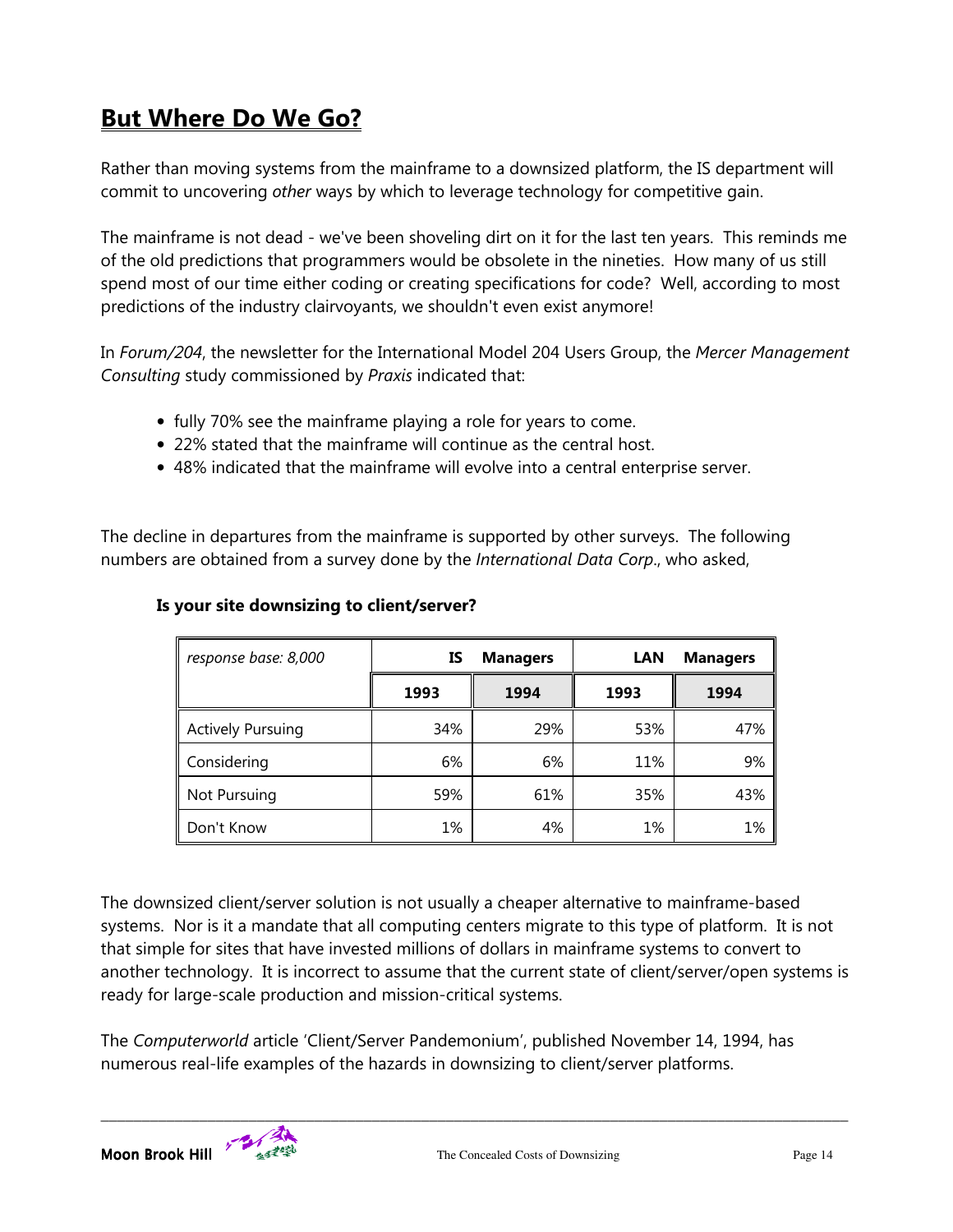## **Conclusion**

To this date, my organization knows of no case where a sizable modern mainframe has been *wholly replaced* by client/server minicomputers running the *same* workload. Many downsizing stories in the press, upon closer inspection, are nothing of the kind. For example, one story was about a Data-General mainframe downsizing to seven UNIX-based HPs. Never mind that Data-General has never made a mainframe.

In another story, a System/36 was replaced by a PC LAN. For those that are old enough, you know that a System/36 can be outperformed by a 486. And realize that no one is keen to publicize downsizing blunders.

Downsizing in the commonly understood term just **does not happen**. What does happen, is a sort of incremental downsizing, but rarely with the same functionality.

Of course, mainframe users must take advantage of other technologies. Other platforms have specific strengths - and can be used to complement the mainframe; but not to replace it altogether. An environment of client/server architectures with PCs providing the user interface, the mainframe handling data and systems management, and the processing divided optimally between them - can give the best of both worlds. Even major players in the market such as *Microsoft*, *Intel*, and *Sun* are using mainframes to run their businesses. If the mainframe truly belongs on the junk pile, then why are these vendors not first in line to do so?

It is impossible to fully consider a change in technology without understanding how it applies to the multiple dimensions of an organization's environment. Chief information officers who are naive enough to believe that one right strategy fits every IS organization are probably among the 19% of CIOs that had to clean out their desks last year.

A likely scenario is that organizations will abandon the mainframe, encounter insurmountable problems with the solutions they chose, and revert back to the mainframe. These costs and disruptions, and the serious impairment of computer services during the interim, are enormous. And for many IS professionals, such a mistake could be their last.

Management wants a *business* solution. Rather than jumping on the latest technological bandwagon or downsizing, organizations need to look at *other* means to gain a competitive edge.

Last year, 70% of the Fortune 1000 companies underwent a corporate-wide downsizing effort. Of these, less than half showed increased profitability. Into which half would your organization fall?

**\* \* \***